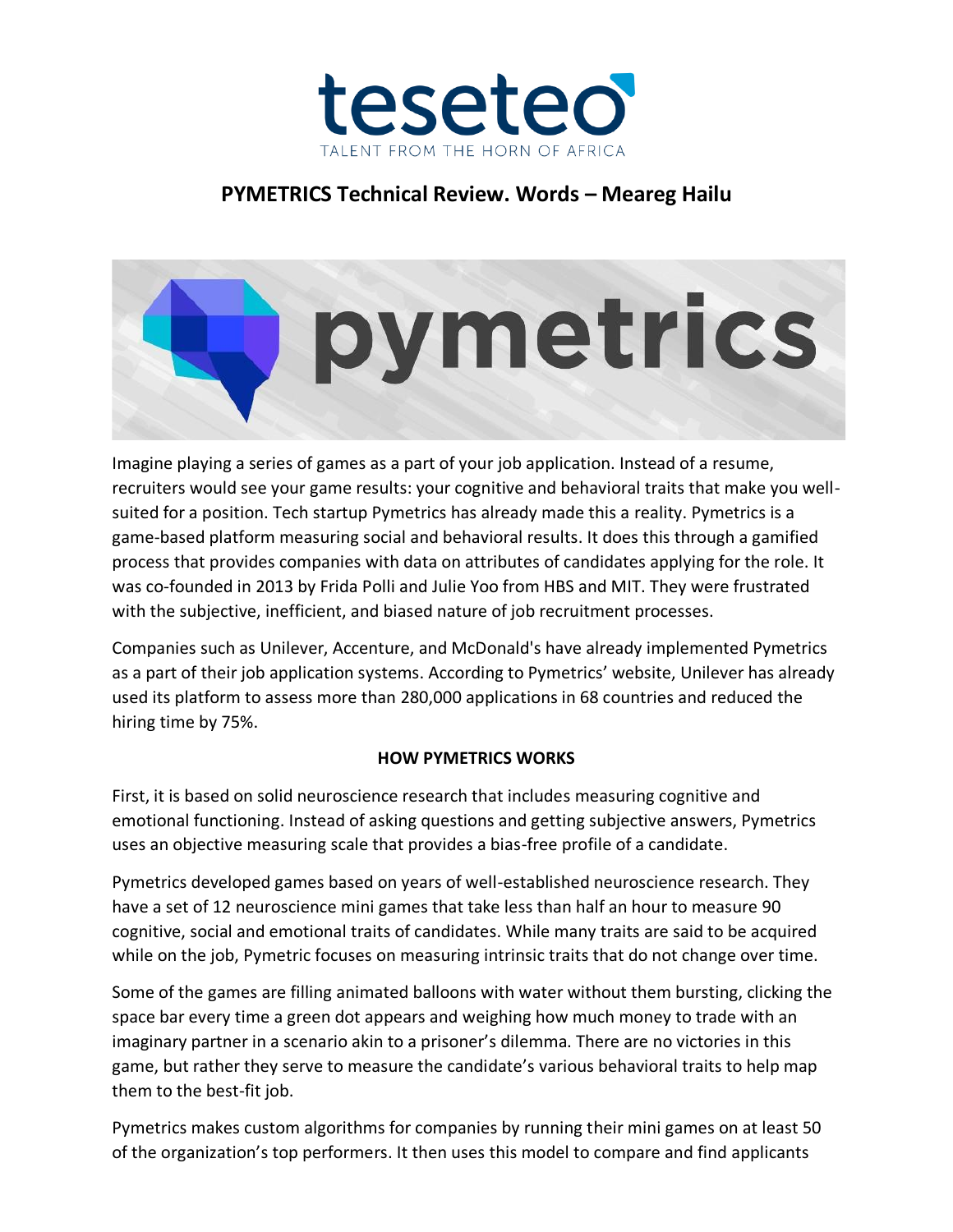

with similar traits. Job seekers play different games when applying for a job and a matching algorithm is used to select the one which would be the best fit for a role or have similar skills to the top performers at a company. This model has been mostly employed by companies to recruit for standard entry and midlevel corporate positions.

### **PYMETRICS AND AUDIT AI**

Pymetrics has recently open-sourced their bias detection algorithms available for download on GitHub. The tool, also known as **Audit AI**, is used to mitigate discriminatory patterns that exist within training data sets which influence or improve the probability of a population being selected by a machine learning algorithm.

Audit-AI is a tool to measure and mitigate the effects of discriminatory patterns in training data and the predictions made by machine learning algorithms trained for the purposes of socially sensitive decision processes. Audit AI was first built for internal use by Pymetrics to identify bias in custom-built algorithms the company creates for clients to determine whether a person is a good fit for a job.



There is an under-representation of certain groups across society but forcing businesses to recruit them even if they are not the right fit for the job is not the ideal solution. Instead, Pymetrics wants to level the playing field so everyone has the same opportunity. Unfortunately, the current under-representation problem is causing unintentional bias.

A 2010 study by researchers at NIST and the University of Texas in Dallas found that algorithms designed and tested in East Asia are better at recognising East Asians, while those designed in Western countries are more accurate at detecting Caucasians. Audit AI can detect this kind of bias to make the developers aware, but it will be up to them to correct it.